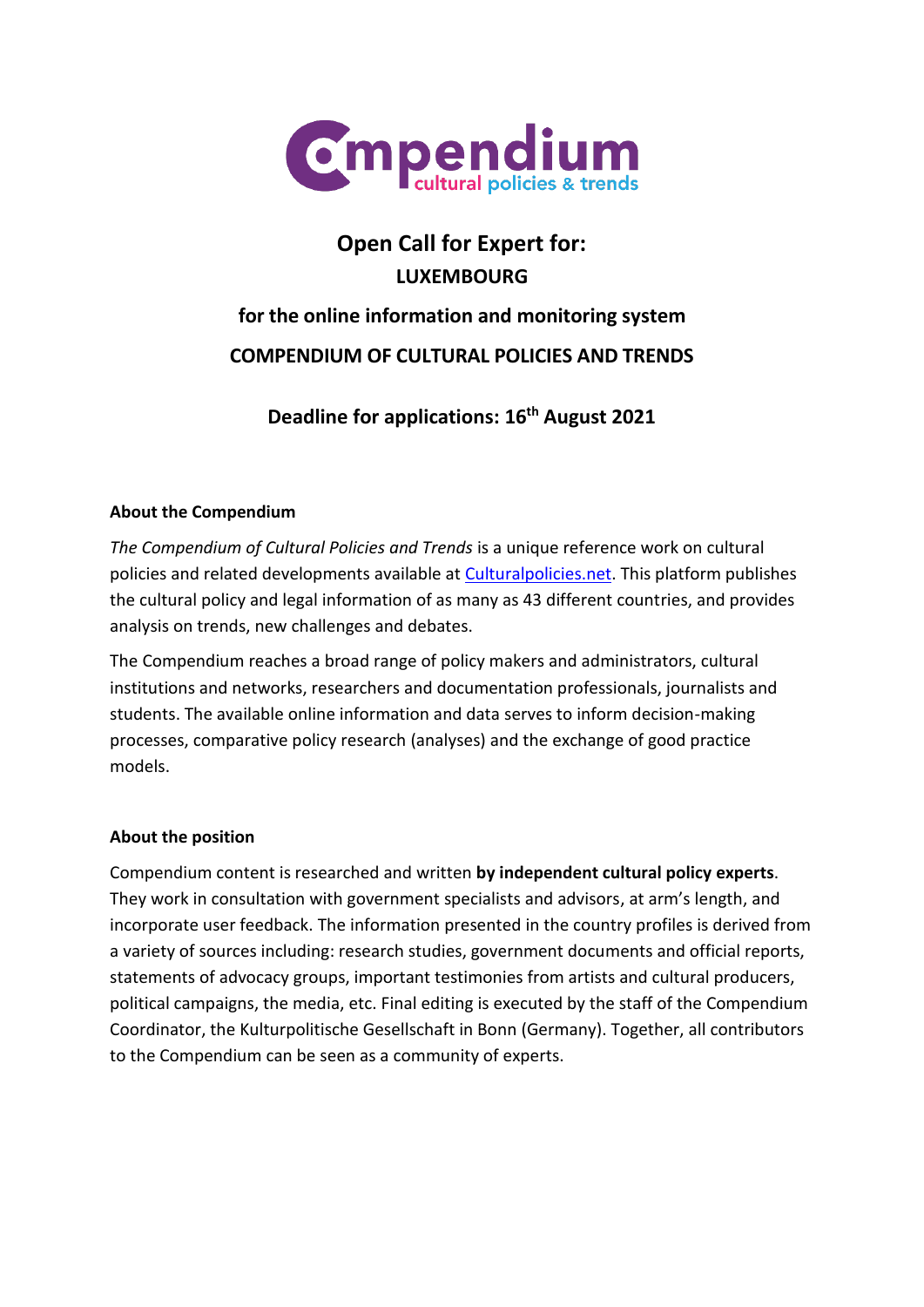#### **Role and qualifications of the expert**

Experts:

- are responsible for the content of the country profiles (in collaboration with the Compendium Coordinator)
- are in some cases supported in their tasks by Contributing Experts;
- will receive a fee for their work to be defined by the editors of the project. (This fee can be shared with Contributing Experts.)

#### **Selection criteria include**

- a) A professional background and experience in cultural policy research. Priority will be given to experts who have been involved in this field at national and international level for at least 5 years.
- b) High proficiency in spoken and written English. [Experts must be able to actively follow and contribute to Compendium meetings and exchanges with other country experts]; (the drafting of the country profile of Luxembourg may be done in French).
- c) Availability to travel to short annual Meetings and willingness to engage in ad-hoc collective, methodological and content-related online Compendium work.
- d) Ability to prepare and regularly update analytical national profile information, including: inter alia cultural policy developments and their diverse interpretations in public life, the latest legal and financial data, good practices related to specific policy issues, trend analyses, etc.
- e) Confidence and ability to draw on a vast body of knowledge and to act as a liaison person to national authorities that oversees the Compendium project (e.g. Ministry of Culture officials and specialised public bodies such as statistical and research institutes).
- f) Strong editing and communication capacities. This includes the ability to speak the languages of governments / policy makers and academia as well as interact effectively with the Compendium Coordinator and other community members with their various cultural backgrounds. Priority will be given to experts that possess content strategy skills; who enjoy thinking as ´foreign correspondents´ and like to submit ideas for relevant current affairs contributions.

#### **Financial conditions**

Subject to the availability of funding, Experts receive a fixed fee from the Compendium editors channelled through the Compendium Coordinator for the (annual) work on their national Compendium profile. In some countries, this fee may be complemented by national governments through financial or in-kind contributions. Travel expenses for the attendance at annual Experts' Meetings will be covered by respective national governments and / or by the experts themselves if they are part of a national government or an institution providing for travel fees.